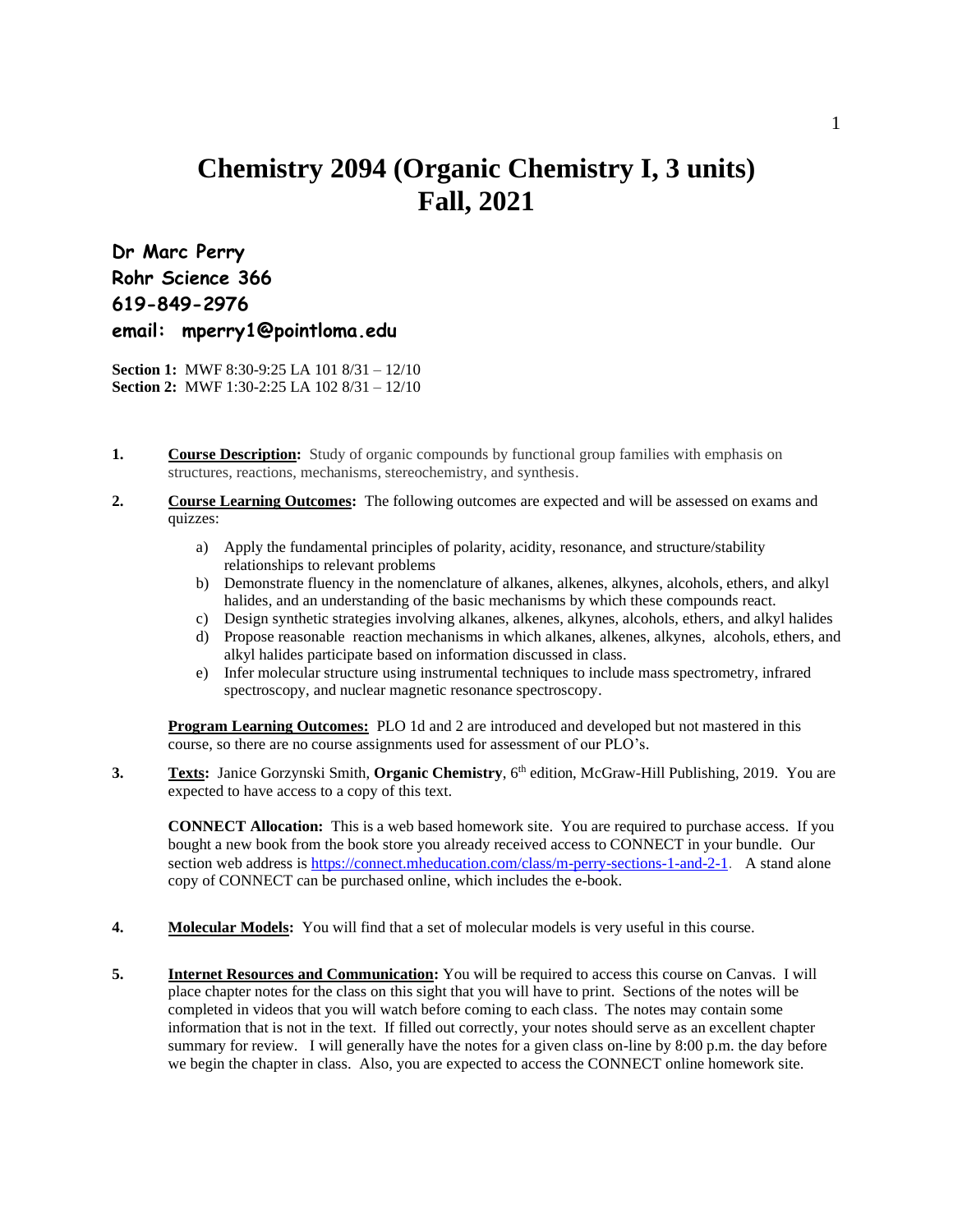- **6. Assigned Problems:** There will be a set of assigned problems due at the beginning of each class from the material covered in the pre-class videos. These problems will count for 10% of your course grade.. In Addition, you will be assigned a set of homework for every chapter to be completed online at the CONNECT web site. The assignment for each chapter includes all of the possible questions and will be due no earlier than 11:59 pm two days after the completion of a chapter in lecture. You will be graded out of 100 points per assignment, which correlates to 10 problems. These assignments are invaluable in preparing you for the in-class exams. I strongly encourage you to solve as many problems as possible as working problems is the only practical way for learning the material, and you should try your best to solve the problems before looking at the solutions. The online homework will count for 10% of your overall course grade.
- **7. Group Work:** You will be required to perform some in-class work in groups. These groups will consist of 3-4 students and will be assigned in the beginning of the semester. Group work will consist of short assignments and quizzes as well as exam review. Group work will count toward 10% of your overall course grade.
- **8. Christian Practice:** There ought to be something different about a course taken at PLNU when compared to an institution that is not faith based. This difference, at least for Organic Chemistry, is not in content. It is, instead a difference in the class community. I desire for our class to be one in which the needs of others in the class are considered by the community. You will be assigned to a group at the beginning of the semester and you will be asked to pray for members of the group throughout the semester. You will meet as a group at least three times during the semester with the first meeting occurring in the first two weeks of class. You will be required to fill out a log that includes the times you met as a group, the times you have prayed for group members, as well as times that you have encouraged a classmate or helped them in some way. You will hand this log in at the end of the semester and will be required to have at least 10 entries in addition to the three group meetings. This log will count for 80 points. In addition, you will be required to write a brief reflection on the overall assignment. This will also be worth 20 points. This Christian practice, love of neighbor, assignment will be worth 6% of your overall course grade.
- **9. Office Hours:** I will make every effort to be available in my office during the times I've indicated below for office hours. I will hold office hours in my office or I will post my location. You are welcome to schedule an appointment or take your chances and drop by my office in the Chemistry Department, Rohr Science 366.

## **Office Hours**

Monday: 3-4, Wednesday: 10:45-12:00 Thursday: 2:30-3:30 Friday: 10:45-12:00

- **10. Help Sessions:** I will do my best to schedule some class time prior to each exam for me to answer any questions that you might have.
- **11. Quizzes:** There will be thirteen "vocabulary" (memorization based content) quizzes worth 10 points each given over the course of the semester. There will also be three post-exam quizzes throughout the semester worth 20 points each.

## **12. Examinations:**

a) **Major Exams**: Exams will cover material in the text and the lecture material as well as any other assigned material. There will be 3 major exams worth 100 points each. These will count for 36% of your overall course grade. There will be no exam scores dropped. Exams will be comprehensive but material covered since the previous exam will be emphasized. **If you are caught cheating, you can be given a zero on that quiz or exam, and may be subject to further action as stated in university policy. Makeup examinations will be given only for excused absences provided the appropriate documentation is provided within the time frame (2 working days of the end of the excused absence). This is an absolute deadline by which you must notify me of any excused absence!** I would certainly appreciate it if you contact me the day of the examination or before the examination if you must miss an exam for any reason. My phone (849-2976) has a 24-hour message service so you may leave a message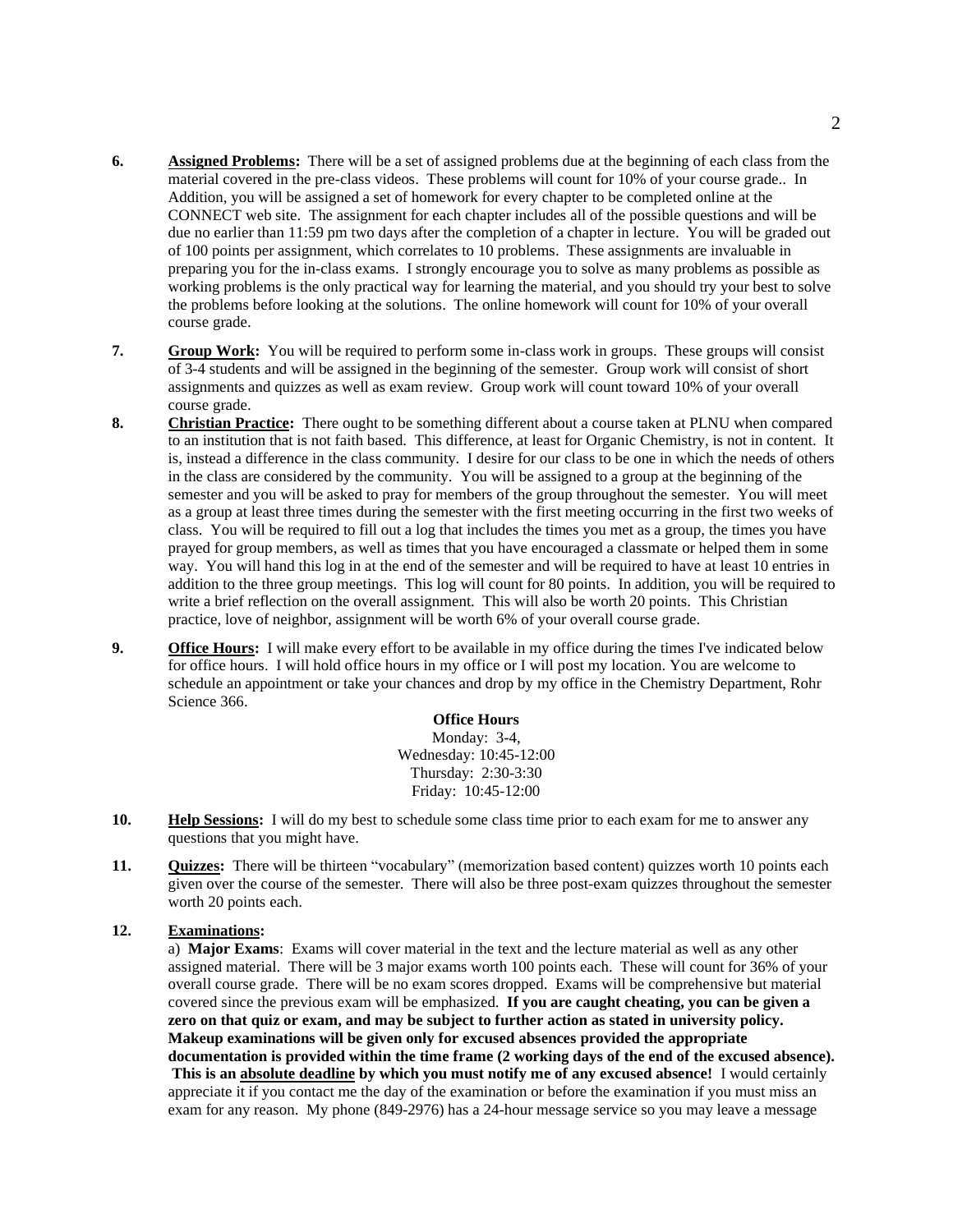(always leave a phone number where you may be reached). If you are unable to call me then have your roommate, parents, etc. make the contact for you. If you find that there are errors in the grading of your exam, you will have two class periods after the exam has been returned to submit your exam for re-grading.

b) **Final Exam**: A mandatory final exam will be given at the time dictated by the University schedule. Approximately half of the final will be over material covered since the third in-class exam, and the other half will be comprehensive. The final will count for 18% of your overall course grade.

c) **Exam Schedule**: A schedule for the 3 hour exams and final exam is given below. Although it should not be necessary, changes in exam dates, if required, will be announced at least two days in advance. If you miss class and do not find out about the changes, that is your problem and it is not a valid reason for requesting a make-up exam. The date for the final exam is firm as set by University policy.

| Exam $#1$ | September 27 (Monday)       |
|-----------|-----------------------------|
| Exam #2   | October 20 (Wednesday)      |
| Exam #3   | November 15 (Monday)        |
| Final     | December 13 (Monday 4:30-7) |

- 13. **Laboratory:** You are required to register and attend CHE2094L as a co-requisite for this course. If you drop the lab, you may be required to drop the course as well. This lab is worth 1 unit and will be graded independently. You will receive a separate lab syllabus.
- **14. Course Grade:** Your overall course grade will be based on your performance in lecture. You will receive a separate grade for the laboratory. The weighting of each course activity is shown below.

| Video Problems   | 10% |
|------------------|-----|
| Homework         | 10% |
| Group work       | 10% |
| Quizzes          | 10% |
| Christ. Practice | 6%  |
| Hour exams       | 36% |
| Final            | 18% |

Letter grades will be assigned at the end of the course based on your percentage of total possible points, according to the following APPROXIMATE scale:

| A    | $90 - 100\%$ |
|------|--------------|
| В    | $80 - 90\%$  |
| C    | $70 - 80%$   |
| D    | $60 - 70%$   |
| NC/F | $< 60\%$     |
|      |              |

(+) and (–) grades will be assigned within each bracket. (There is no A+ grade.) CHE294L is graded on a Credit/No Credit basis. You must earn at least 60% of the possible points in lecture and lab to pass the course.

- **15. Attendance:** Attendance will be taken and will be used for advising purposes. If your absence is not excused, then you will get a zero for any group work done on that day. If you miss 20% of the total class meetings (8), you can be dropped from the course.
- **16. Course Syllabus:** Listed below is a course schedule.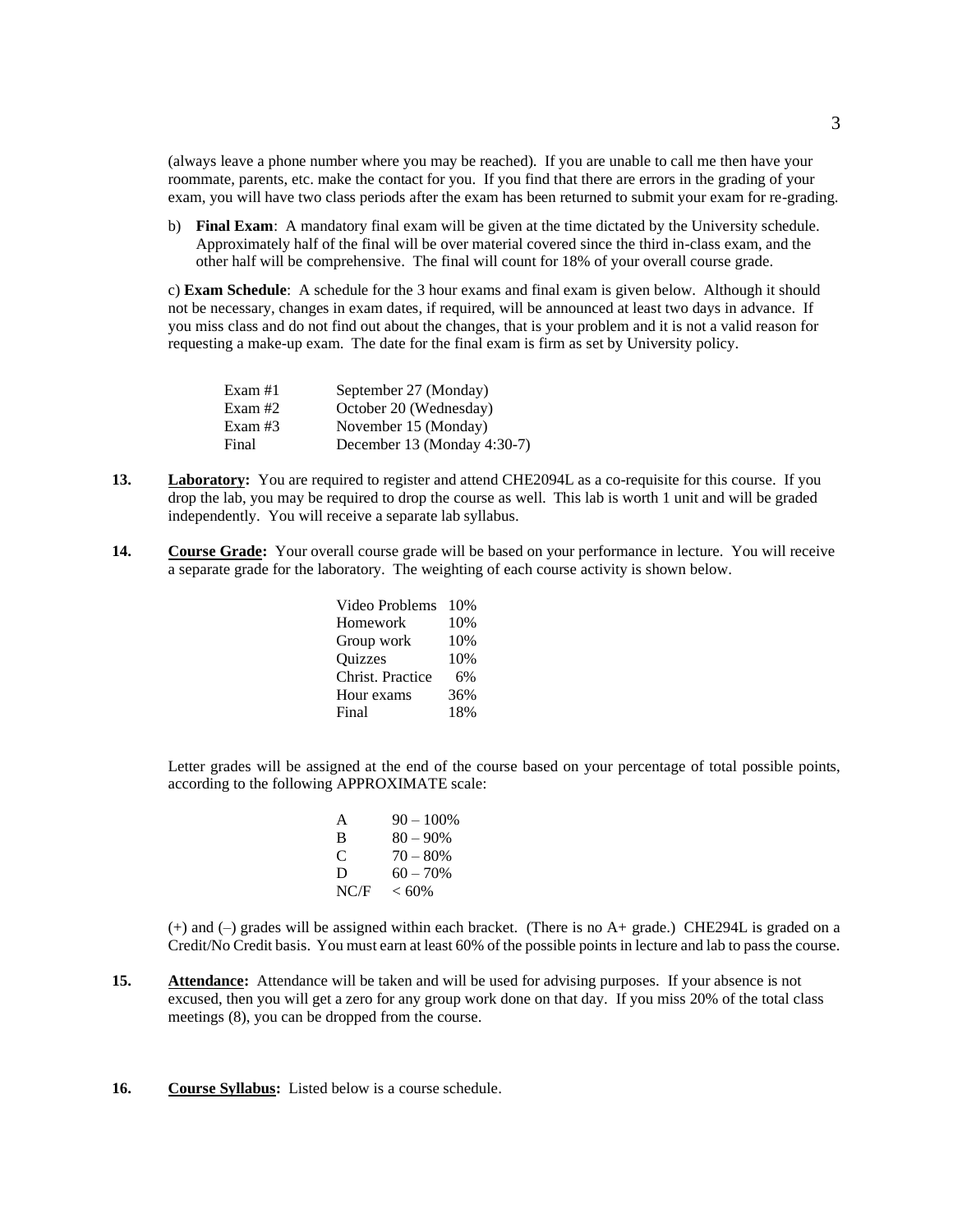| <b>Date</b> | <b>Chapter</b>   | <b>Sections</b>                    | <b>Vocab Quiz</b> | <b>Video Problems</b> |
|-------------|------------------|------------------------------------|-------------------|-----------------------|
| 8-31        | N/A              | Introduction                       | N/A               | None                  |
| $9-1$       | $\mathbf{1}$     | 1.1-1.3b, 1.7-1.13                 | N/A               | 1.1                   |
| $9 - 3$     | $\mathbf{1}$     | 1.3C-1.6, 1.12-1.13                | N/A               | 1.2                   |
|             | $\mathbf{2}$     | $2.1 - 2.5$ intro                  | N/A               |                       |
| $9 - 8$     | $\boldsymbol{2}$ | $2.5a-2.8$                         | Ch <sub>1</sub>   | 2.1                   |
| $9 - 10$    | 3                | 3.1-3.2, 3.8 (3.3-3.7 good review) | N/A               | 2.2                   |
| $9-13$      | $\overline{4}$   | $4.1 - 4.4$                        | Ch <sub>2</sub>   | 3.1                   |
| $9 - 15$    | $\overline{4}$   | $4.5 - 4.10$                       | N/A               | 3.2                   |
| $9 - 17$    | $\overline{4}$   | 4.11-4.13a                         | Ch <sub>3</sub>   | 3.3                   |
| $9 - 20$    | $\overline{4}$   | 4.13b-4.15                         | N/A               | 4.1                   |
| $9 - 22$    | 5                | $5.1 - 5.6$                        | N/A               | 4.2                   |
| $9 - 24$    | $1 - 4$          | Exam Review                        | Ch <sub>4</sub>   | None                  |
| $9 - 27$    |                  | <b>EXAM #1 (Chpt. 1-4)</b>         |                   |                       |
| $9 - 29$    | $\mathfrak{S}$   | 5.7-5.10                           | N/A               | 5.1                   |
| $10-1$      | 5                | 5.11-5.13                          | N/A               | 5.2                   |
| $10-4$      | A                | Spectroscopy A.1-A.5               | N/A               | 6.1                   |
| $10-6$      | $\, {\bf B}$     | Spectroscopy B.1-B.5               | Ch <sub>5</sub>   | 6.2                   |
| $10-8$      | $\mathsf{C}$     | Spectroscopy C.1-C.2               | N/A               | 6.3                   |
| $10 - 11$   | $\mathcal{C}$    | $C.3-C.6$                          | Spec A and B      | 7.1                   |
| $10-13$     | $\mathbf C$      | $C.7-C.10$                         | N/A               | 7.2                   |
| $10-15$     | $\mathbf C$      | C.11                               | N/A               | 7.3                   |
| $10 - 18$   | 5, A, B, C       | Exam Review                        | Ch 14             | None                  |
| $10-20$     |                  | <b>EXAM #2 (Chpt. 5,13,14)</b>     |                   |                       |
| $10-25$     | 6                | $6.1 - 6.3$                        | N/A               | 9.1                   |
| 10-27       | 6                | $6.4 - 6.11$                       | N/A               | 9.2                   |
| 10-29       | $\tau$           | $7.1 - 7.8$                        | Ch 6              | 9.3                   |
| $11 - 1$    | $\boldsymbol{7}$ | 7.9-7.11                           | N/A               | 10.1                  |
| $11-3$      | 7                | 7.12-17.18                         | N/A               | 10.2                  |
| $11-5$      | $8\,$            | $8.1 - 8.5$                        | Ch <sub>7</sub>   | 10.3                  |
| $11-8$      | $8\,$            | $8.6 - 8.8$                        | N/A               | 11.1                  |
| $11 - 10$   | $8\,$            | 8.9, 8.11                          | N/A               | 11.2                  |
| $11 - 12$   | $6 - 8$          | Exam Review                        | Ch 8              | None                  |
| $11 - 15$   |                  | <b>EXAM #3 (Chpt. 6-8)</b>         |                   |                       |
| $11 - 17$   | 9                | $9.1 - 9.5$                        | N/A               | 12.1                  |
| $11-19$     | 9                | 9.6-9.10                           | N/A               | 12.2                  |
| $11 - 22$   | 9                | 9.11-9.14, 9.16-9.18               | N/A               | 13.1                  |
| 11-29       | 10               | 10.1-10.5, 10.7-10.10              | Ch <sub>9</sub>   | 14.1                  |
| $12-1$      | 10               | 10.11-10.15                        | N/A               | 14.2                  |
| $12-3$      | 10               | 10.16-10.18                        | N/A               | 14.3                  |
| $12-6$      | 11               | 11.1-11.8                          | Ch10              | 15.1                  |
| $12 - 8$    | 11               | 11.9-11.12                         | N/A               | 15.2                  |
| $12 - 10$   | $9 - 11$         | <b>Exam Review</b>                 | Ch <sub>11</sub>  | None                  |

12-13 **FINAL EXAM (4:30-7)**<br>17. **Academic Accommodations:** PLNU is committed t **17. Academic Accommodations:** PLNU is committed to providing equal opportunity for participation in all its programs, services, and activities. Students with disabilities may request course-related accommodations by contacting the Educational Access Center (EAC), located in the Bond Academic Center